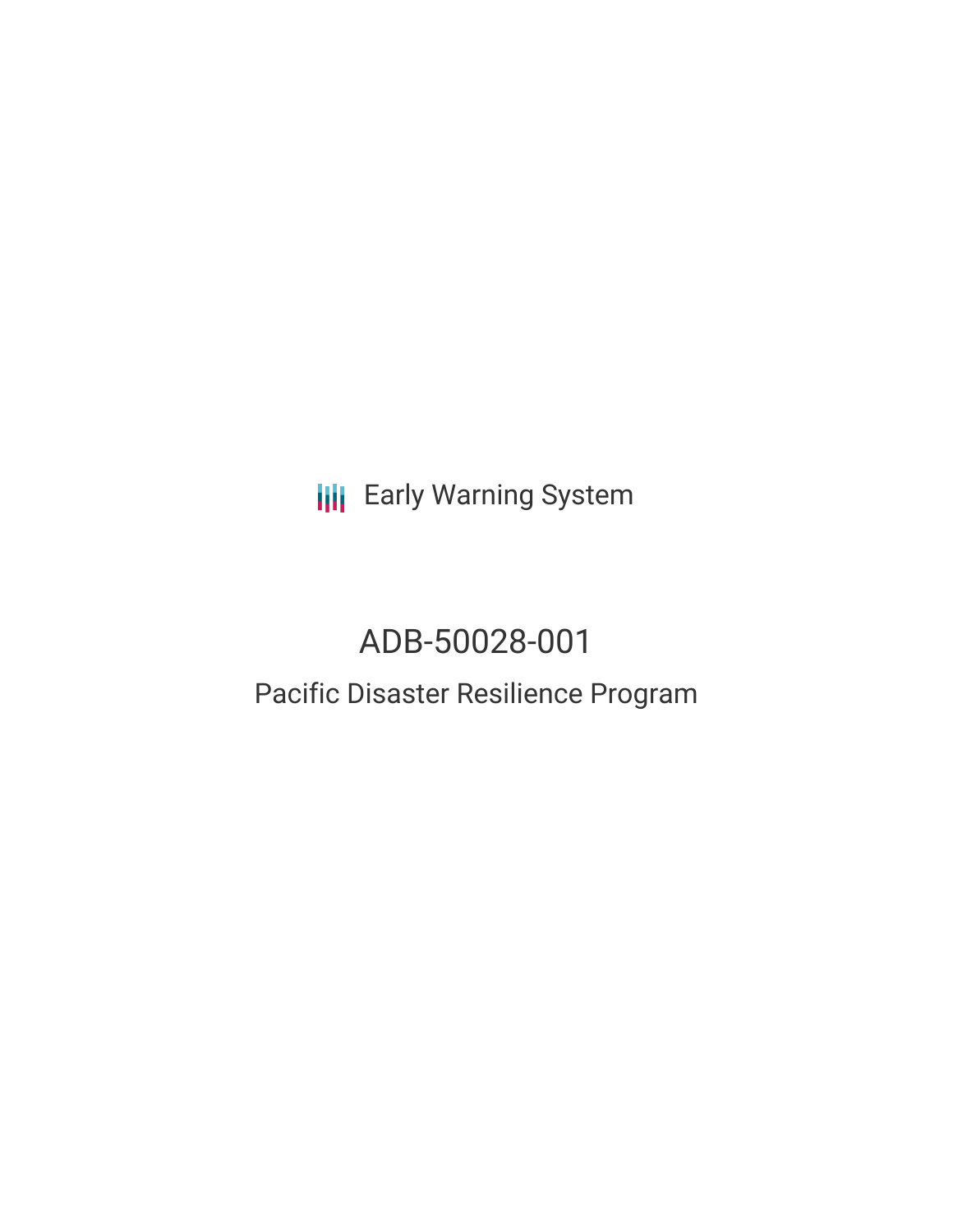

#### **Quick Facts**

| <b>Countries</b>               | Samoa, Tonga, Tuvalu                                           |
|--------------------------------|----------------------------------------------------------------|
| <b>Financial Institutions</b>  | Asian Development Bank (ADB)                                   |
| <b>Status</b>                  | Active                                                         |
| <b>Bank Risk Rating</b>        | C                                                              |
| <b>Voting Date</b>             | 2017-12-14                                                     |
| <b>Borrower</b>                | Government of Samoa, Government of Tonga, Government of Tuvalu |
| <b>Sectors</b>                 | Law and Government, Technical Cooperation                      |
| <b>Investment Type(s)</b>      | Advisory Services, Grant, Loan                                 |
| <b>Investment Amount (USD)</b> | \$17.00 million                                                |
| <b>Loan Amount (USD)</b>       | $$6.20$ million                                                |
| <b>Grant Amount (USD)</b>      | \$8.80 million                                                 |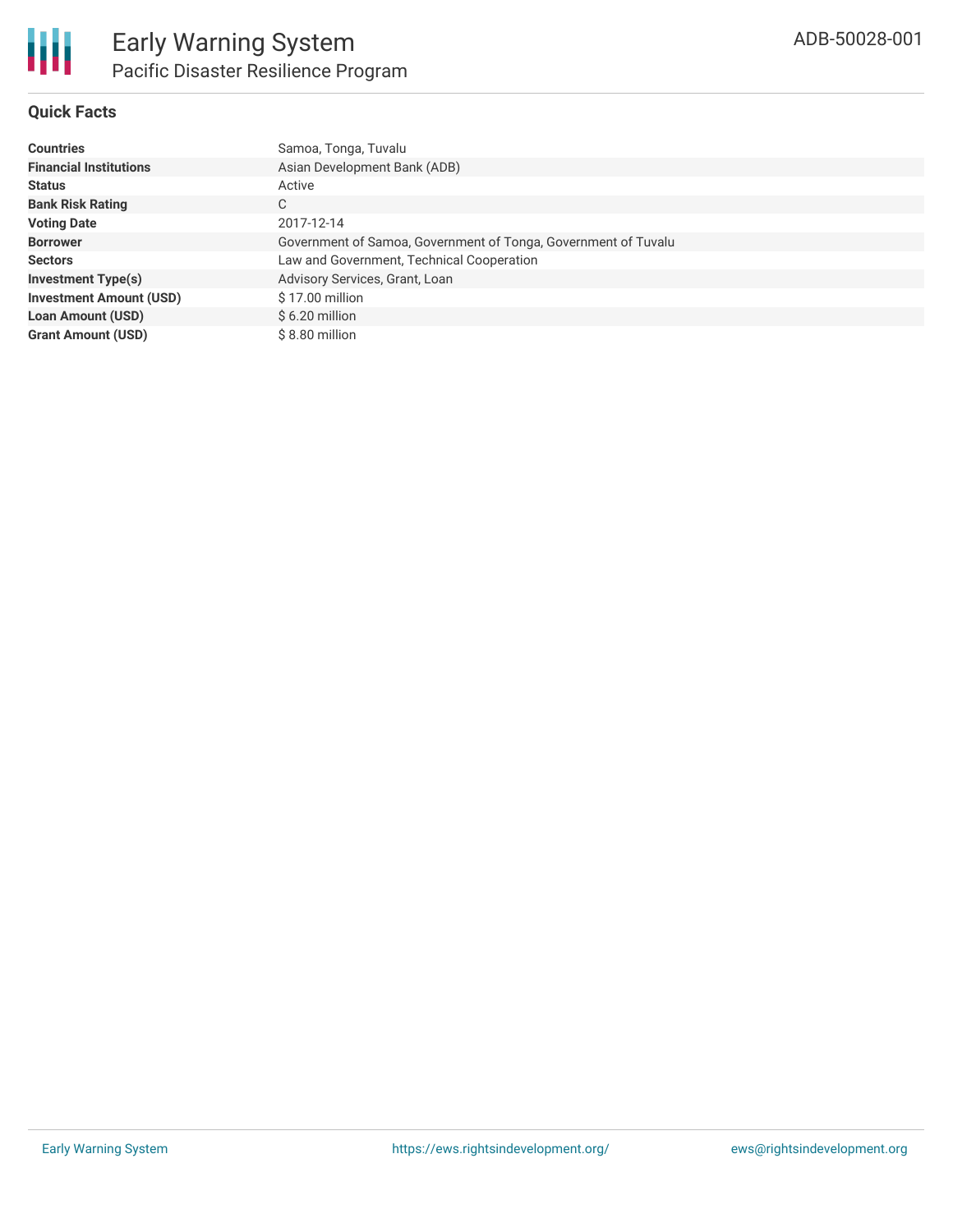

### **Project Description**

According to the bank website, the program will improve the resilience of the participating countries to disasters triggered by natural hazards. It will support policy actions in disaster risk management (DRM), and provide participating Asian Development Bank (ADB) Pacific developing member countries (DMCs) with a source of contingent financing for timely disaster response, early recovery, and reconstruction activities. The attached TA will support DRM in participating DMCs, and assess the options for, and potential costs and benefits from, a collaborative multi-country mechanism to provide contingent financing in the event of disasters triggered by natural hazards.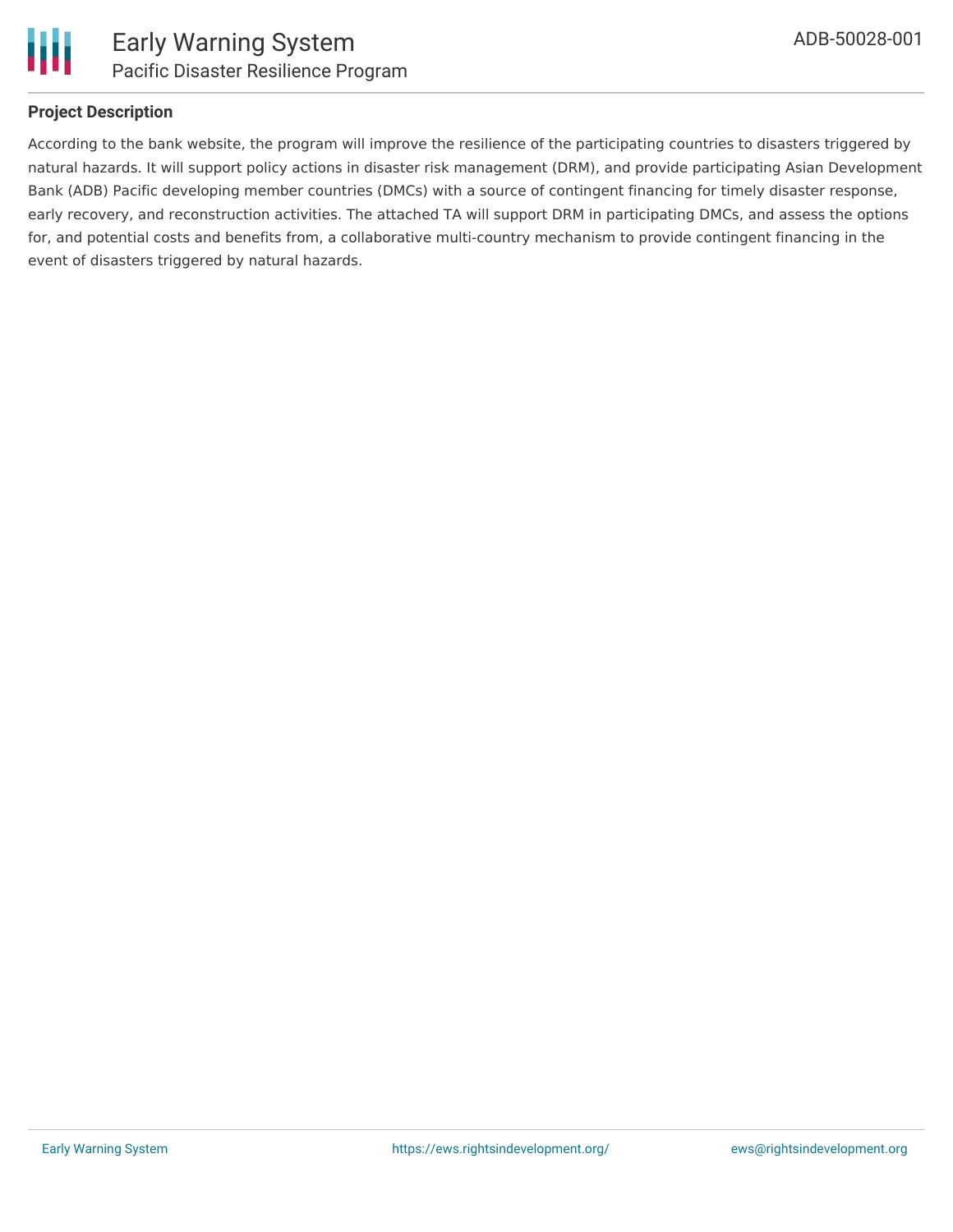#### **Investment Description**

Asian Development Bank (ADB)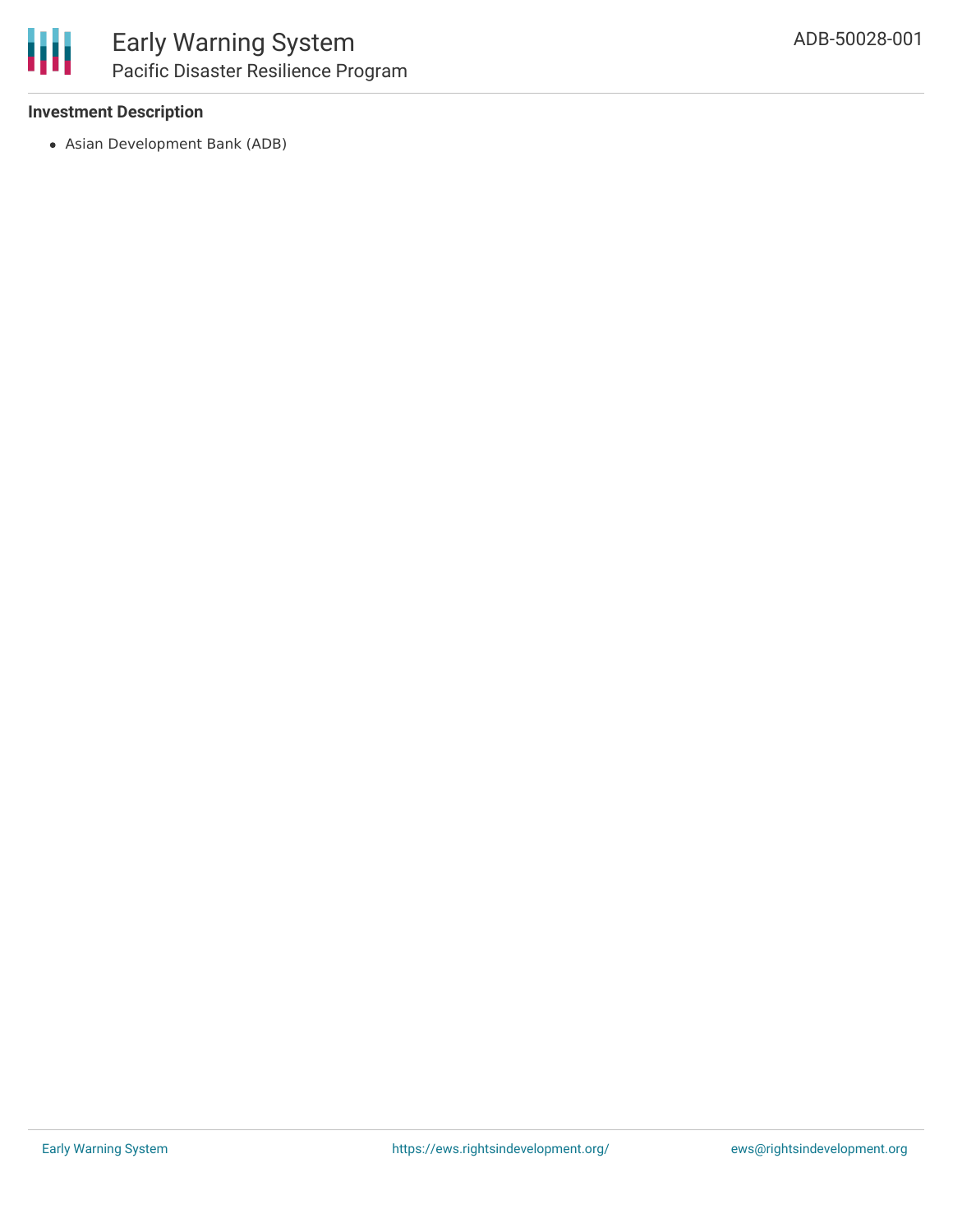

### **Contact Information**

Responsible ADB Officer Uusimaa, Hanna K. Responsible ADB Department Pacific Department Responsible ADB Division Urban, Social Development & Public Management Division, PARD Executing Agencies Ministry of Finance V-TAGILIMA@TREASURY.GOV.WS Ministry of Finance Government of Samoa Private Bag, Apia, Samoa

### **ACCOUNTABILITY MECHANISM OF ADB**

The Accountability Mechanism is an independent complaint mechanism and fact-finding body for people who believe they are likely to be, or have been, adversely affected by an Asian Development Bank-financed project. If you submit a complaint to the Accountability Mechanism, they may investigate to assess whether the Asian Development Bank is following its own policies and procedures for preventing harm to people or the environment. You can learn more about the Accountability Mechanism and how to file a complaint at: http://www.adb.org/site/accountability-mechanism/main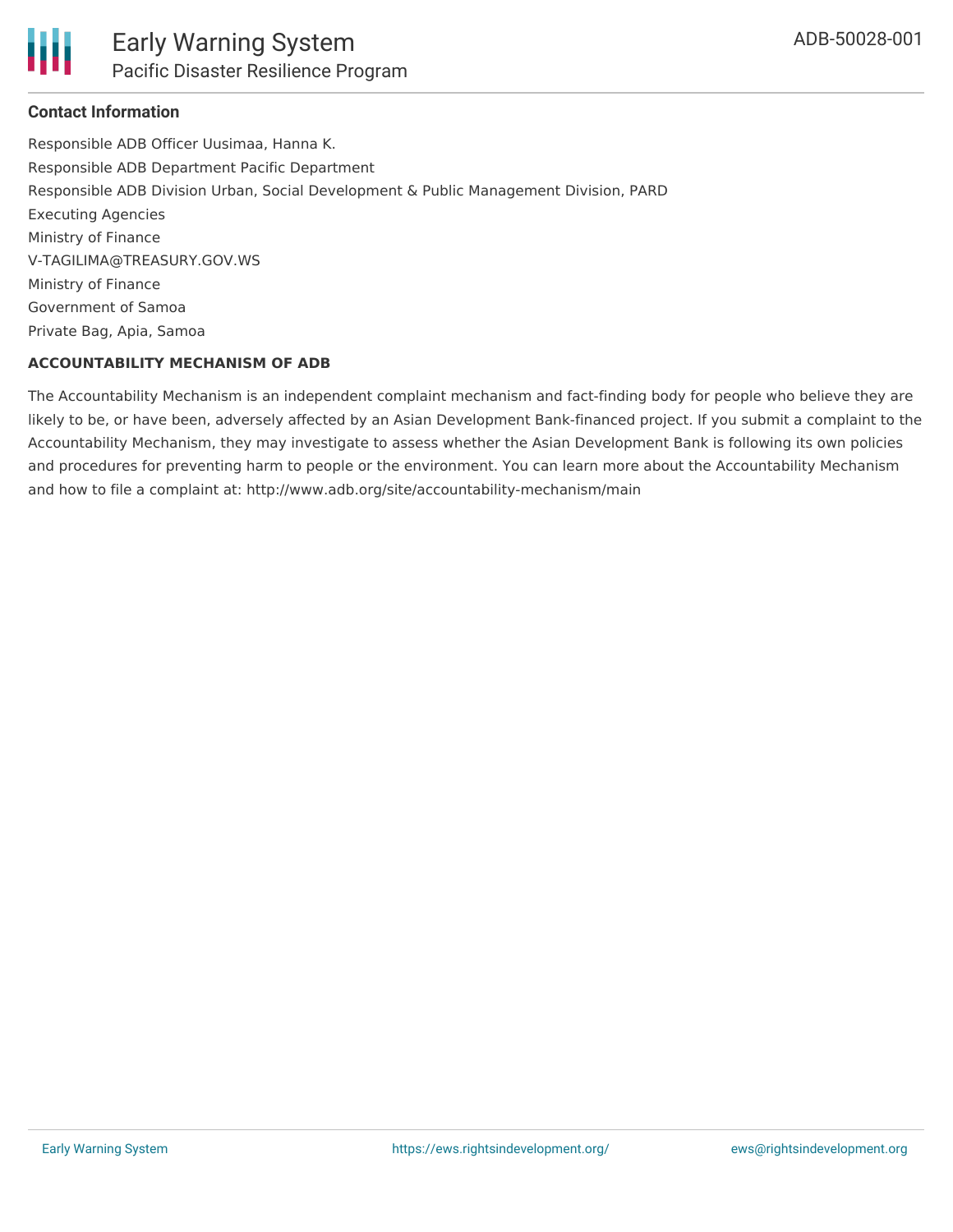#### **Bank Documents**

- Attached Technical [Assistance](https://ewsdata.rightsindevelopment.org/files/documents/01/ADB-50028-001_Kjksfzt.pdf) Report [\[Original](https://www.adb.org/projects/documents/reg-50028-001-rrp) Source]
- [Contribution](https://ewsdata.rightsindevelopment.org/files/documents/01/ADB-50028-001_Ng3qGk0.pdf) to the ADB Results Framework [\[Original](https://www.adb.org/projects/documents/reg-50028-001-rrp) Source]
- Country Economic [Indicators:](https://ewsdata.rightsindevelopment.org/files/documents/01/ADB-50028-001_0fwPIwx.pdf) Samoa [\[Original](https://www.adb.org/projects/documents/reg-50028-001-rrp) Source]
- Country Economic [Indicators:](https://ewsdata.rightsindevelopment.org/files/documents/01/ADB-50028-001_TnGaXGq.pdf) Tonga [\[Original](https://www.adb.org/projects/documents/reg-50028-001-rrp) Source]
- Country Economic [Indicators:](https://ewsdata.rightsindevelopment.org/files/documents/01/ADB-50028-001_2v1rziR.pdf) Tuvalu [\[Original](https://www.adb.org/projects/documents/reg-50028-001-rrp) Source]
- [Development](https://ewsdata.rightsindevelopment.org/files/documents/01/ADB-50028-001_5ZkBdW5.pdf) Coordination [\[Original](https://www.adb.org/projects/documents/reg-50028-001-rrp) Source]
- Disaster Risk Financing [Arrangements](https://ewsdata.rightsindevelopment.org/files/documents/01/ADB-50028-001_3apDi3d.pdf) [\[Original](https://www.adb.org/projects/documents/reg-50028-001-rrp) Source]
- Grant Agreement (Special [Operations\)](https://ewsdata.rightsindevelopment.org/files/documents/01/ADB-50028-001_5y1t2T0.pdf) for Grant 0557-SAM: Pacific Disaster Resilience Program [\[Original](https://www.adb.org/projects/documents/reg-50028-001-grj-1) Source]
- Grant Agreement (Special [Operations\)](https://ewsdata.rightsindevelopment.org/files/documents/01/ADB-50028-001_BWlyp7H.pdf) for Grant 0558-TON: Pacific Disaster Resilience Program [\[Original](https://www.adb.org/projects/documents/reg-50028-001-grj) Source]
- Grant Agreement (Special [Operations\)](https://ewsdata.rightsindevelopment.org/files/documents/01/ADB-50028-001_cSDZP8k.pdf) for Grant 0559-TUV: Pacific Disaster Resilience Program [\[Original](https://www.adb.org/projects/documents/reg-50028-001-grj-0) Source]
- Grant [Agreement:](https://www.adb.org/projects/documents/reg-50028-001-rrp) Samoa
- Grant [Agreement:](https://www.adb.org/projects/documents/reg-50028-001-rrp) Tonga
- Grant [Agreement:](https://www.adb.org/projects/documents/reg-50028-001-rrp) Tuvalu
- [International](https://ewsdata.rightsindevelopment.org/files/documents/01/ADB-50028-001_3EQgxFC.pdf) Monetary Fund Assessment Letter: Samoa [\[Original](https://www.adb.org/projects/documents/reg-50028-001-rrp) Source]
- [International](https://ewsdata.rightsindevelopment.org/files/documents/01/ADB-50028-001_Tid7jIP.pdf) Monetary Fund Assessment Letter: Tuvalu [\[Original](https://www.adb.org/projects/documents/reg-50028-001-rrp) Source]
- List of [Ineligible](https://ewsdata.rightsindevelopment.org/files/documents/01/ADB-50028-001_p3iPdRL.pdf) Items [\[Original](https://www.adb.org/projects/documents/reg-50028-001-rrp) Source]
- Loan Agreement (Ordinary Operations [\[Concessional\]\)](https://ewsdata.rightsindevelopment.org/files/documents/01/ADB-50028-001_bTyIEXg.pdf) for Loan 3627-SAM: Pacific Disaster Resilience P [Original Source]
- Loan Agreement (Ordinary Operations [\[Concessional\]\)](https://ewsdata.rightsindevelopment.org/files/documents/01/ADB-50028-001_BThl7kF.pdf) for Loan 3628-TON: Pacific Disaster Resilience P [Original Source]
- Loan [Agreement:](https://www.adb.org/projects/documents/reg-50028-001-rrp) Samoa
- Loan [Agreement:](https://www.adb.org/projects/documents/reg-50028-001-rrp) Tonga
- Memorandum of [Understanding](https://ewsdata.rightsindevelopment.org/files/documents/01/ADB-50028-001_3nzLSpt.pdf) on Pacific Collaboration for Regional Contingent Financing Mechanism [\[Original](https://www.adb.org/projects/documents/reg-50028-001-rrp) Source]
- Pacific Disaster [Resilience](https://ewsdata.rightsindevelopment.org/files/documents/01/ADB-50028-001_ycq5Iei.pdf) Program: Concept Paper [\[Original](https://www.adb.org/projects/documents/reg-50028-001-cp) Source]
- Pacific Disaster Resilience Program: Report and [Recommendation](https://ewsdata.rightsindevelopment.org/files/documents/01/ADB-50028-001_KS5vCt0.pdf) of the President [\[Original](https://www.adb.org/projects/documents/reg-50028-001-rrp) Source]
- Project [Disclosure](https://ewsdata.rightsindevelopment.org/files/documents/01/ADB-50028-001.pdf) PDF [\[Original](https://www.adb.org/printpdf/projects/50028-001/main) Source]
- Risk Assessment and Risk [Management](https://ewsdata.rightsindevelopment.org/files/documents/01/ADB-50028-001_Zih9tF1.pdf) Plan [\[Original](https://www.adb.org/projects/documents/reg-50028-001-rrp) Source]
- Sector Assessment (Summary): Public Sector [Management](https://ewsdata.rightsindevelopment.org/files/documents/01/ADB-50028-001_m7BK2QP.pdf) [\[Original](https://www.adb.org/projects/documents/reg-50028-001-rrp) Source]
- Summary Poverty [Reduction](https://ewsdata.rightsindevelopment.org/files/documents/01/ADB-50028-001_rLIysgm.pdf) and Social Strategy [\[Original](https://www.adb.org/projects/documents/reg-50028-001-rrp) Source]